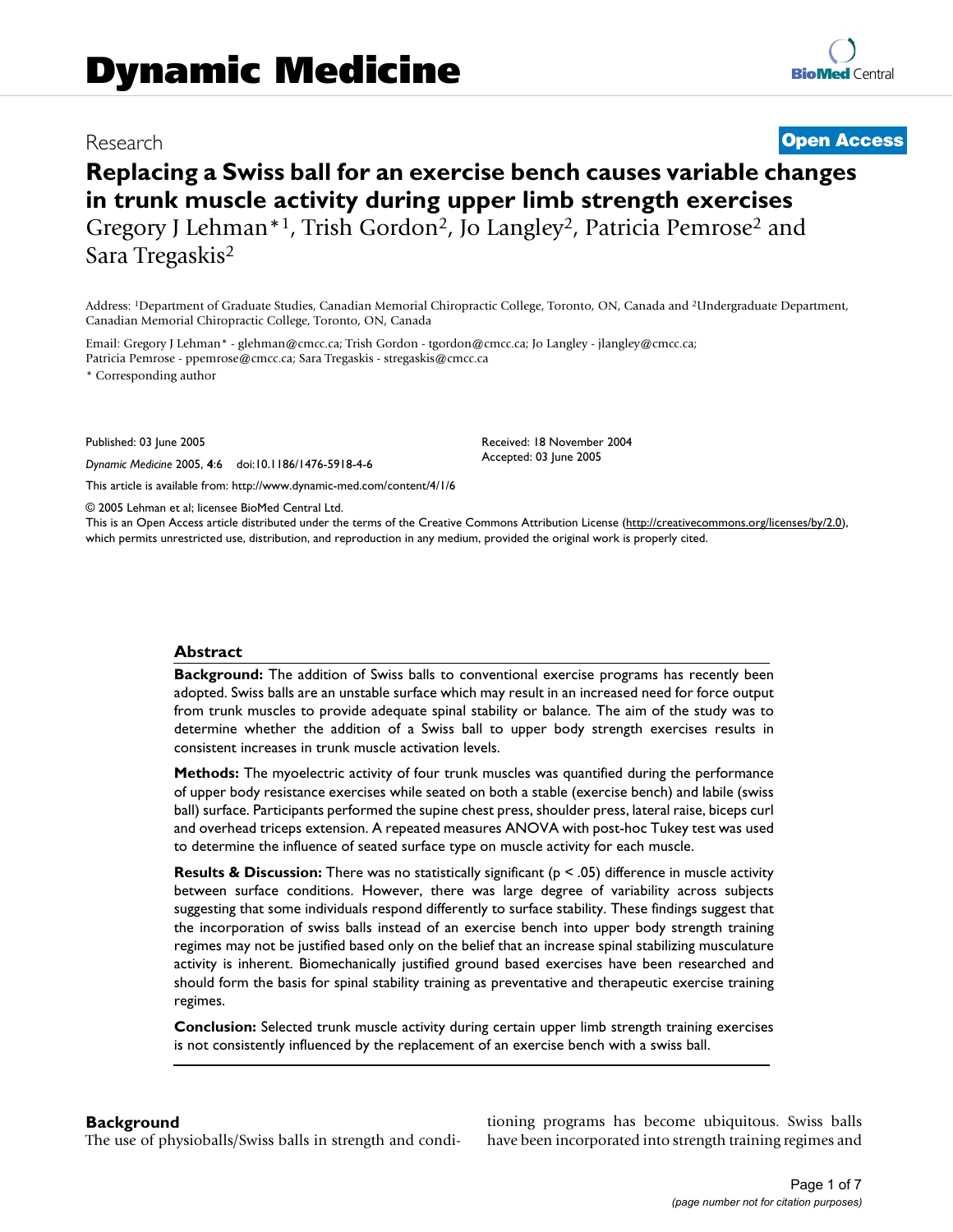touted as a means to more effectively train the musculoskeletal system. Performing strength exercises on Swiss balls has been advocated on the belief that a labile surface will provide a greater challenge to the trunk musculature, increase the dynamic balance of the user and possibly train users to stabilize their spines to prevent and treat injury.

Despite a few studies, the research supporting these ideas is sparse. Vera-Garcia et al [1] documented increases in rectus abdominis and external oblique activity during curl ups when performed on a Swiss ball compared with a stable surface. Mori [2] documented trunk muscle activation levels during a variety of trunk muscle exercises showing that substantial levels of trunk muscle activity occurs. However, because the exercise tasks were not also performed on a stable surface it is unknown how much the Swiss ball's instability contributed to a demand for muscle activation. Andersen [3] investigated the influence of a Swiss ball on upper limb muscle activation and force production during a chest press. The study found that while muscle activation in the primary movers was not different between surfaces, the amount of force generated was significantly less on a Swiss ball. These results were mirrored in a previous study [4] investigating force and muscle activation of the lower extremity on unstable surfaces.

Swiss balls are currently used to replace stable benches during the performance of upper body strength training exercises. While previous work has documented the myoelectric activity of the trunk muscles during exercises specifically designed to train the trunk muscles, no study has documented the effect of an unstable surface on trunk muscle activity during resistance exercises for the upper limbs. Due to common use of Swiss balls this lack of research is significant for both performance and safety concerns (i.e. Swiss balls may increase the risk of falling without providing an exercise benefit). Adequate spinal stability is important in the prevention and treatment of low back injuries [5]. Stability is achieved through the coactivation of trunk muscles; therefore, endurance training has been postulated to be beneficial in training trunk muscles to provide stability. It is possible that performing upper body strength exercises on a swiss ball can increase trunk muscle activity to a sufficient extent to adequately stress the spinal stabilizing musculature to achieve beneficial endurance training effects. This may render conventional trunk resistance exercises superfluous and increase the efficiency of rehabilitation and prophylactic exercise programs. Contrarily, an elevated muscle activation level may be contraindicated in subjects with low back injury or unstable spines. Co-activation of the trunk muscles has a compressive loading cost that may outweigh the benefits of trunk muscle training. Safe exercises on stable ground have been advocated and thoroughly investigated with a

detailed biomechanical model [6] which provide an excellent balance between muscle stress and low compressive/ shear penalty, the same can not be argued for the majority of exercises incorporating the use of Swiss balls.

In light of the popularity of Swiss balls and the lack of research investigating their influence on trunk muscle activity during upper limb strength exercises, it was the aim of this study to determine if the use of a Swiss ball instead of an exercise bench results in consistent increases across subjects in trunk muscle activation levels during upper body strength training exercises.

#### **Methods**

#### *Participant Characteristics*

Seven healthy males (average age (standard deviation) 28 (3.8), average height in cm (standard deviation) 179.7 (7.13) and average mass in kg 84.6 (8.09) and five females (age = 23.6 kg(.8), height 168.3 cm(5.04) and mass 61 kg(5.2)) with weight lifting and abdominal exercise experience, were recruited from a convenience sample consisting of college students. Subjects currently experiencing low back pain or a history of low back pain within 3 months were excluded from the study. Participants read and signed an information and consent form approved by the institutions Internal Review Board.

#### *Experimental Design*

A single factor repeated measures design was used to analyze the effect of trunk muscle activity during common weight training exercises on a Swiss ball compared to the trunk muscle activity found during the performance of the exercises on an exercise bench. All subjects performed 6 different exercises on two different support surfaces for a total of 12 separate movement tasks during a single testing session. The order of the tasks was kept constant with every subject.

#### *Instrumentation*

EMG data was collected using disposable bipolar Ag-AgCl disc surface electrodes with a diameter of one cm, adhered bilaterally over the muscle groups with a centre-to-centre spacing of 2 cm. Raw EMG was amplified between 1000 and 20,000 times, depending on the subject. The amplifier had a CMRR of 10,000:1 (Bortec EMG, Calgary AB, Canada). Raw EMG was band pass filtered (10 and 1000 HZ) and A/D converted at 2000 Hz using a National Instruments data acquisition system.

#### *Electrode Placement*

Skin preparation included shaving (when necessary) and cleansing and abrading the skin with alcohol solution prior to applying the electrodes to reduce skin impedance. Four sites on participants' right sides were chosen for electrode placement: (1) rectus abdominus (RA) 3 cm lateral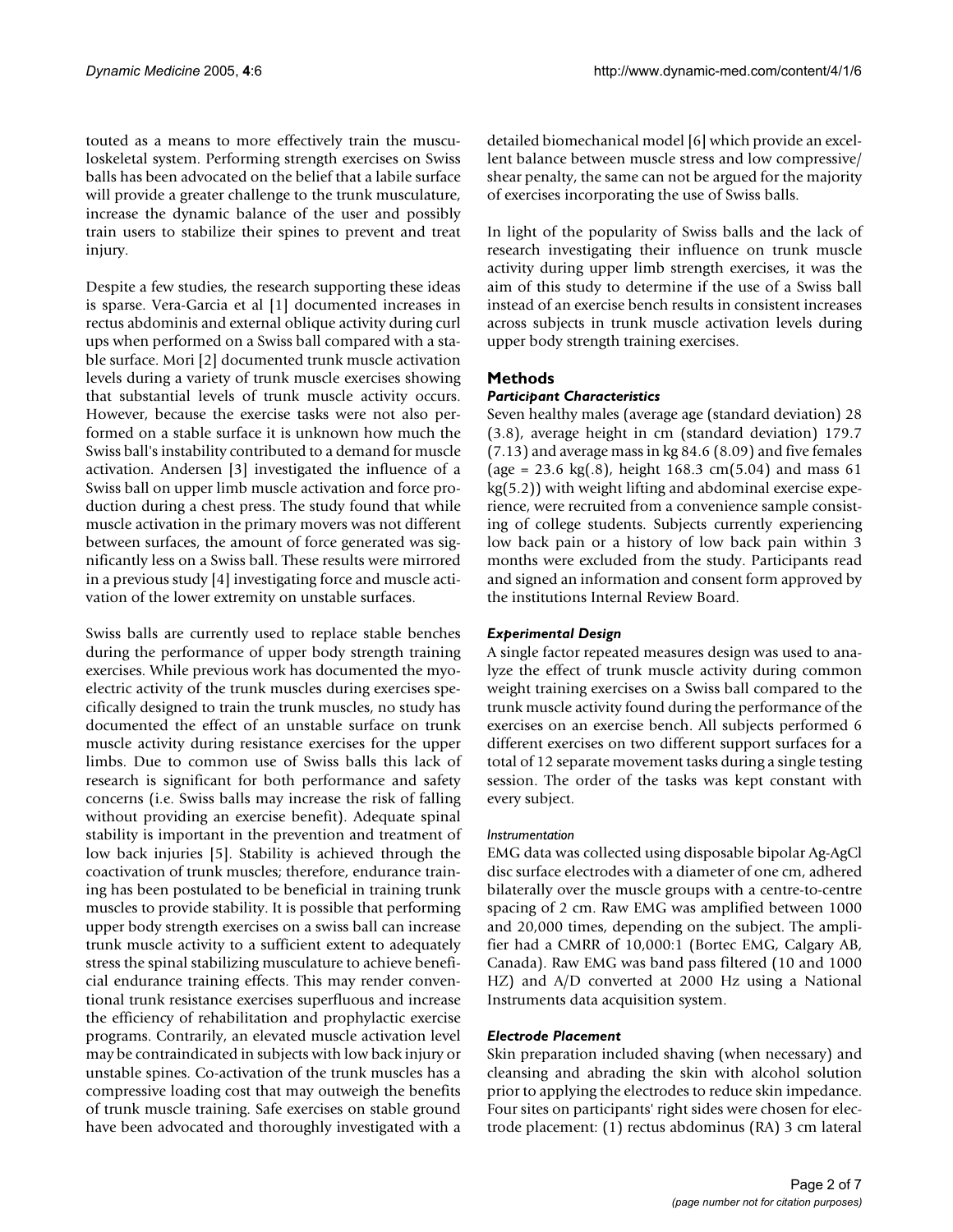to the umbilicus, (2) External Oblique (EO) 15 cm lateral to the umbilicus oriented in the direction of the muscle fibres (3) internal oblique (IO) 10 cm lateral to midline (inferior (2 cm) to the ASIS angled superomedial to inferolateral parallel to the underlying muscle fibers and (4) erector spinae 2 cm lateral to L4–L5 interspinous space in a superomedial to an inferolateral orientation over the muscle fibers. A reference electrode was placed over the eleventh rib. The investigators may have made slight modifications and adjustments for any anatomical variations between subjects.

#### *Normalization task procedure*

Subjects were required to perform maximum voluntary contractions for the trunk musculature. Subjects were required to perform a 3 second maximal supine isometric trunk curl up and bilateral twist against an immovable resistance to maximally recruit the rectus abdominis, external oblique and internal oblique. Subjects, performed this movement supine with the spine in neutral. Second, the subjects performed an isometric prone trunk extension against a fixed resistance to maximally recruit the lumbar erector spinae. All subjects performed the normalization tasks in the same order. Participants practiced the exercises before the collection of data. The muscle activity during all subsequent exercise tasks was expressed as a percent of the peak activity found during the normalization procedure. The peak activity was found visually after the signal had been processed in an identical manner to the exercise tasks.

#### *Exercises Performed*

Subjects performed six exercise tasks. The six exercises were modified to be performed while seated on the labile surface of an exercise ball resulting in a total of 12 separate movement tasks:

1.a) Supine abdominal curls on a flat bench with feet flat on floor and folded across chest.

1.b) Modified; supine abdominal curl on a Swiss ball with feet flat on floor and Swiss ball positioned under the low back.

2.a) Supine dumbell chest press on a flat bench, with feet flat on the floor. Subjects started with weight at chest level and hands shoulder width apart. Subjects pressed weight up until elbows were extended.

2.b) Modified; supine chest press on a Swiss ball with feet flat on the floor and Swiss ball positioned under the shoulders and thoracic spine.

3.a) Seated shoulder press on flat bench with no back support and feet on the floor. Subjects started with weights at shoulder level and pressed up to full elbow extension.

3.b) Modified; seated shoulder press on Swiss ball.

4.a) Seated lateral shoulder raise on flat bench. The weighted straight arm was abducted to 90 degrees from 0 degrees of abduction.

4.b) Modified; seated lateral shoulder raise on a Swiss ball.

5.a) Seated two arm biceps curl on flat bench. Subjects started in the anatomical position and flexed the arms bilaterally.

5.b) Seated two arm biceps curl on Swiss ball.

6.a) Seated double arm overhead triceps extension on a flat bench. Subjects began with their shoulders and elbows fully flexed and the weight behind their head. The elbow was then extended to raise and lower the weight.

6.b) Modified; seated double arm overhead triceps extension on a Swiss ball.

Exercises 2–6 were performed with dumbbells. Each subject selected a weight such that they are able to complete 4 repetitions of each task without reaching fatigue. The exercise task saw the subject perform slow controlled concentric contractions followed by eccentric lowering of the weight. This was considered one repetition. Without pause 3 repetitions were repeated during a trial. The same weight was used for both the original and modified versions of each exercise task. The weight varied from 10 – 40 lbs. All six exercises were performed in order from 1 to 6 (a) on a hard flat bench then repeated in the same order on a Swiss ball (1–6b). Two sets occurred for each exercise task. It should be noted that the curl up exercise on the ground and on the Swiss ball does not control for posture, muscle length or other factors which can influence the myoelectric signal. This exercise was mainly included to give the reader a biologically significant reference for the amount of muscle activity occurring during the exercises. An inference of whether a Swiss ball influences muscle activity during a curl up can not be made due the significant differences in posture. For the other exercises studied a neutral lumbar curve could be maintained through out either condition.

#### *Description of Exercise Movement*

After being instrumented, subjects performed the normalization tasks and then the 12 movement tasks. The subjects were instructed to perform the concentric phase for 2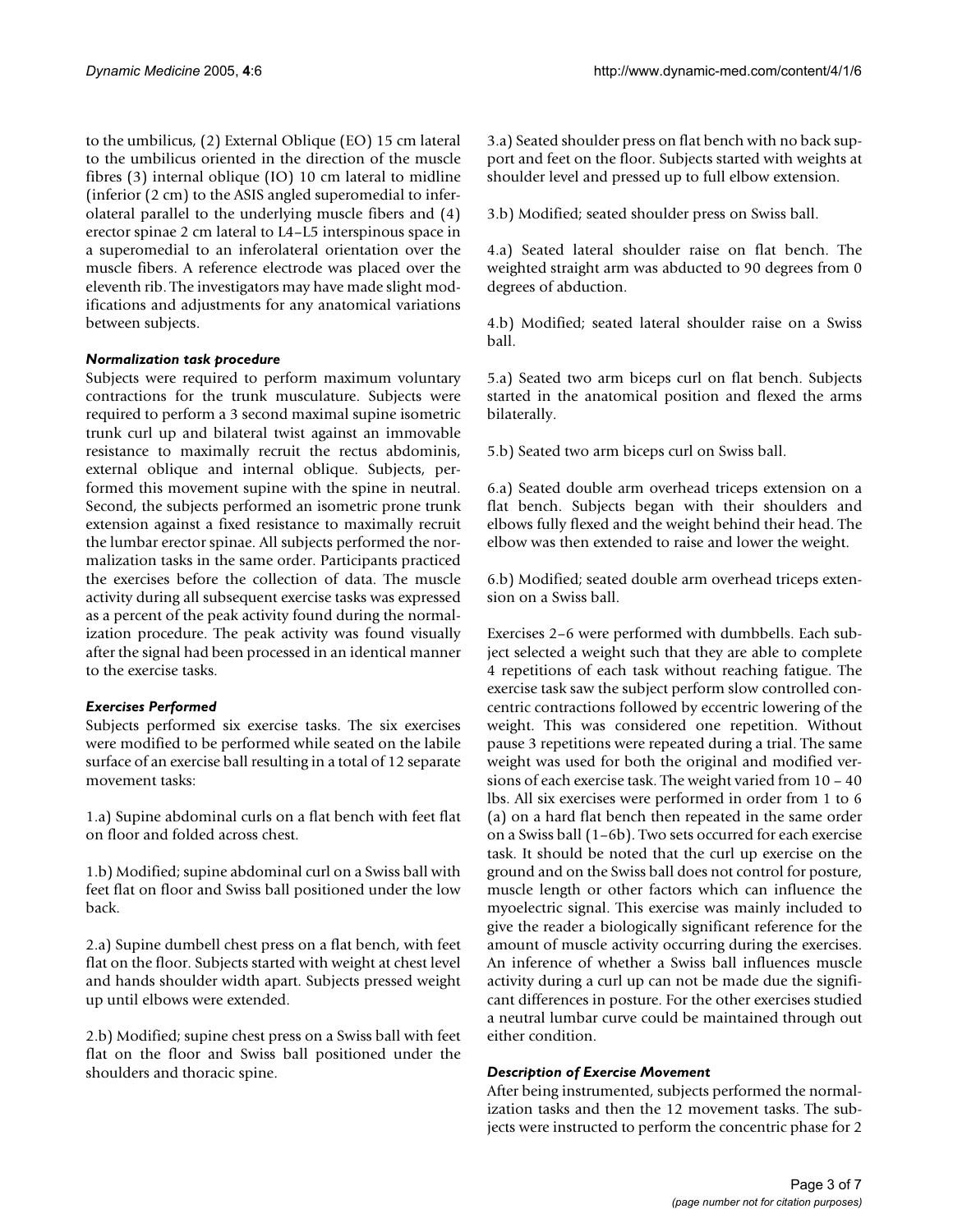seconds and the eccentric phase for 4 seconds (under the count and supervision of two examiners). Data was collected for 25 seconds during each exercise.

#### *EMG Processing*

The raw myoelectric signal of all trials for both the MVCs and the exercise tasks was processed identically. A linear envelop was calculated by first full wave rectifying (the absolute value of each data point) and then smoothing using a 100 ms moving average with a 50 ms overlap. The average activity over the course of the movement was then calculated for each trial and expressed as a percentage of the activity found during the MVC for each specific muscle and participant.

#### *Statistical Analysis*

A repeated measures ANOVA was then used to determine if a difference in type of supporting surface influenced trunk muscle activity for each muscle. A post hoc Tukey test was used to examine if statistically significant ( $p <$ .05) differences exist in trunk muscle activity for the different exercises performed.

#### *Qualitative Analysis*

The difference in muscle activity (expressed as a %MVC) was also calculated for each subject (12), muscle (4) and exercise (6) between the two surface conditions for a total of 240 differences in muscle activity. A change greater than 5% MVC was considered significant. The number of occurrences of a significant increase or decrease in muscle activity was recorded.

### **Results**

There was no significant difference found between performing each of the six exercises on the Swiss ball and the flat bench for any of the four muscle groups investigated. Tables one to six details the average muscle activity for each muscle group during the six different exercises studied. Twenty six muscles showed significant increases in muscle activity and 22 muscles showed a significant decrease in muscle activity across all conditions.

While there was not a statistically significant increase in any muscle studied, the Internal Oblique muscle tended to have the greatest number of increases in muscle activity when on the Swiss ball compared with the bench. The grouped average internal oblique muscle activity difference between the two conditions tended to be greater than 5% MVC during the curl up, bench press and shoulder press. The bench press exercise showed a trend for muscles to increase their myoelectric signal on the Swiss ball (14 occurrences), while there were only two instances when a muscle's activity decreased more than 5% MVC.

Absolute increases of greater than 11% MVC were seen in the internal oblique in three subjects when performing the bench press on a Swiss ball compared with performing the bench press on the more stable bench. One subject's average activity was approximately 3% MVC on the bench and increased to more than 17% MVC when on the Swiss ball. The biceps curl exercise had 6 occurences of trunk muscles increasing their activity on the Swiss ball while the triceps extension had only one incidence of an increase in muscle activity yet seven occurrences where the average muscle activity decreased more than 5% MVC. The lateral raise exercise showed no trends with only 3 instances of activity increases and 3 instances where muscle activity decreased for all muscles studied. While the shoulder press showed a trend of increased internal oblique activity on the Swiss ball (average absolute difference of 6.52% MVC) there was only 2 instances where any trunk muscle increased its activity on the Swiss ball more than 5% MVC and 5 instances of a muscle showing a decrease in activity of more than 5% MVC.

### **Discussion**

Replacing an exercise bench with a Swiss ball is not a guarantee for increased trunk muscle activation during upper body strength exercises. There does not appear to be a consistent, generalized response to the addition of a Swiss ball. Statistically, there is no difference between conditions, however the study population showed large variability. This suggests that individuals respond differently to unstable surfaces. Health and fitness professionals who advocate the addition of Swiss balls into exercise programs for the upper limbs can not support this change via the argument that the spinal musculature system is stressed to a greater extent (i.e. increased muscle activity) for all individuals. Importantly, this study does not dismiss the use of Swiss balls for exercises designed to train the trunk muscles. Increases in trunk muscle activity have been documented for these exercises [1] but a general increase in trunk muscle activity was not seen for the upper limb strength exercises studied in the current study. The study's findings also suggest that performing upper limb strength exercises on a Swiss ball does not cause excessive compressive loading due to increased trunk muscle co-activation and therefore may be safe for the low back injured. Changes in compressive or shear loading may different due to postural factors but this was not measured in the present study. What needs to be questioned is what benefit exists in performing upper limb strength exercises on a Swiss ball. An injury risk may still be present because Swiss balls are unstable and may increase the risk of falling and subsequent injury. If the justification is to "train the core" (i.e. recruit agonistantagonist trunk muscles) then this can't be supported by the results of this study. If other justifications are made (increases in balancing ability, recruitment of secondary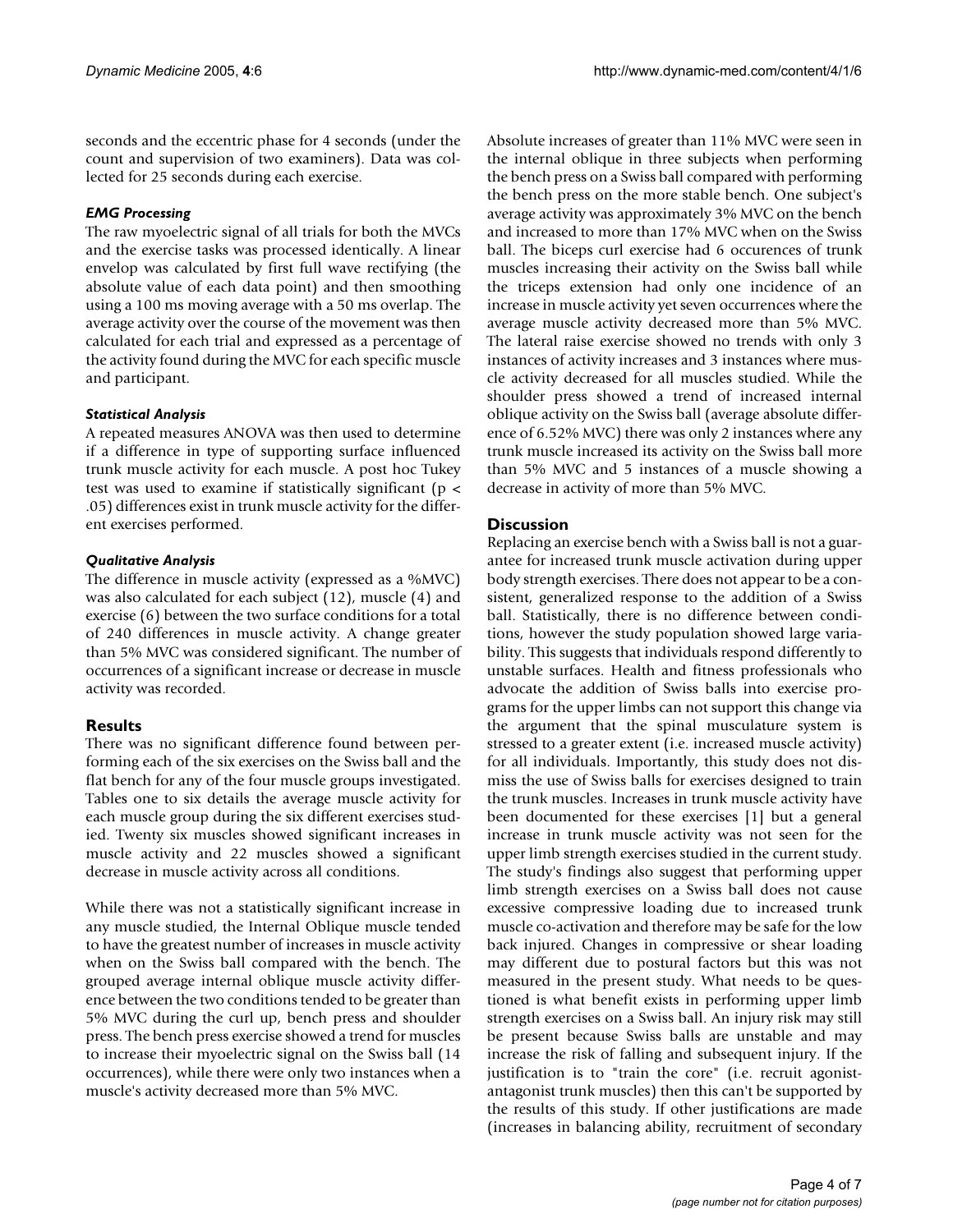| <b>Surface</b> | Muscles studied during abdominal curl up exercise |                         |                  |                       |  |
|----------------|---------------------------------------------------|-------------------------|------------------|-----------------------|--|
|                | <b>Rectus Abdominis</b>                           | <b>External Oblique</b> | Internal Oblique | <b>Erector Spinae</b> |  |
| Ball           | 29.0(33.1)                                        | 23.2(20.6)              | 32.9 (27.6)      | 3.2(3.5)              |  |
| Bench          | 25.7(16.6)                                        | 21.1(13.4)              | 27.1(16.4)       | 6.2(10.6)             |  |
| Difference     | 3.36(20.6)                                        | 2.17(11.65)             | 5.82(18.2)       | 3(7.61)               |  |
| Increase       |                                                   | ົ                       | 4                | 0                     |  |
| Decrease       |                                                   | 3                       |                  |                       |  |

**Table 1: Abdominal curl up exercise muscle activation levels (% MVC, standard deviation in brackets), average difference between surfaces and number of participants whose change in activity was greater than 5% MVC during**

**Table 2: Bench Press Exercise muscle activation levels (% MVC, standard deviation in brackets), average difference between surfaces and number of participants whose change in activity was greater than 5% MVC.**

| <b>Surface</b>                            | Muscles studied during bench press exercise |                         |                     |                       |
|-------------------------------------------|---------------------------------------------|-------------------------|---------------------|-----------------------|
|                                           | <b>Rectus Abdominis</b>                     | <b>External Oblique</b> | Internal Oblique    | <b>Erector Spinae</b> |
| Ball                                      | 7.4(6.3)                                    | 5.7(6.8)                | 13.5(9.2)           | 6.06(5.9)             |
| Bench                                     | 4.7(6.2)                                    | 3.1(2.8)                | 8.2(6.8)            | 3.1(1.6)              |
| <b>Difference</b><br>Increase<br>Decrease | 2.68(6.49)<br>4                             | 2.52(4.7)<br>0          | 5.2(6.26)<br>4<br>0 | 2.93(5.9)<br>0        |

**Table 3: Biceps Curl Exercise muscle activation levels (% MVC, standard deviation in brackets), average difference between surfaces and number of participants whose change in activity was greater than 5% MVC.**

| <b>Surface</b>                            | Muscles studied during biceps curl exercise |                         |                  |                 |
|-------------------------------------------|---------------------------------------------|-------------------------|------------------|-----------------|
|                                           | <b>Rectus Abdominis</b>                     | <b>External Oblique</b> | Internal Oblique | Erector Spinae  |
| Ball                                      | 5.0(5.8)                                    | 3.0(4.4)                | 9.0(8.4)         | 8.7(7.4)        |
| Bench                                     | 4.2(5.7)                                    | 2.2(1.9)                | 6.9(6.0)         | 6.5(6.3)        |
| <b>Difference</b><br>Increase<br>Decrease | .83(2.65)<br>0                              | .74(2.86)<br>0          | 2.14(5.79)<br>0  | 2.23(4.67)<br>0 |

hip and leg muscles) then this exercise modification may be reasonable. To minimize injury risk, like any exercise program, exercise difficulty progression should be used in incorporating Swiss balls into an exercise program. Participants who wish to use a Swiss ball in their exercise program should learn the basic upper body strength moves on a stable surface first.

Advocating the use of the Swiss ball in exercise or rehabilitation programs may be justified via other benefits. A recent study has documented short term gains in one legged stance following an exercise program of abdominal curl ups and trunk extensions on a Swiss ball [7]. Swiss balls are often more portable and affordable than a traditional weight bench and may therefore increase exercise compliance and adoption. Anecdotally, Swiss ball classes are popular and enjoyable.

Exercise prescription should be goal dependent. If a therapist merely wants variety in an exercise program and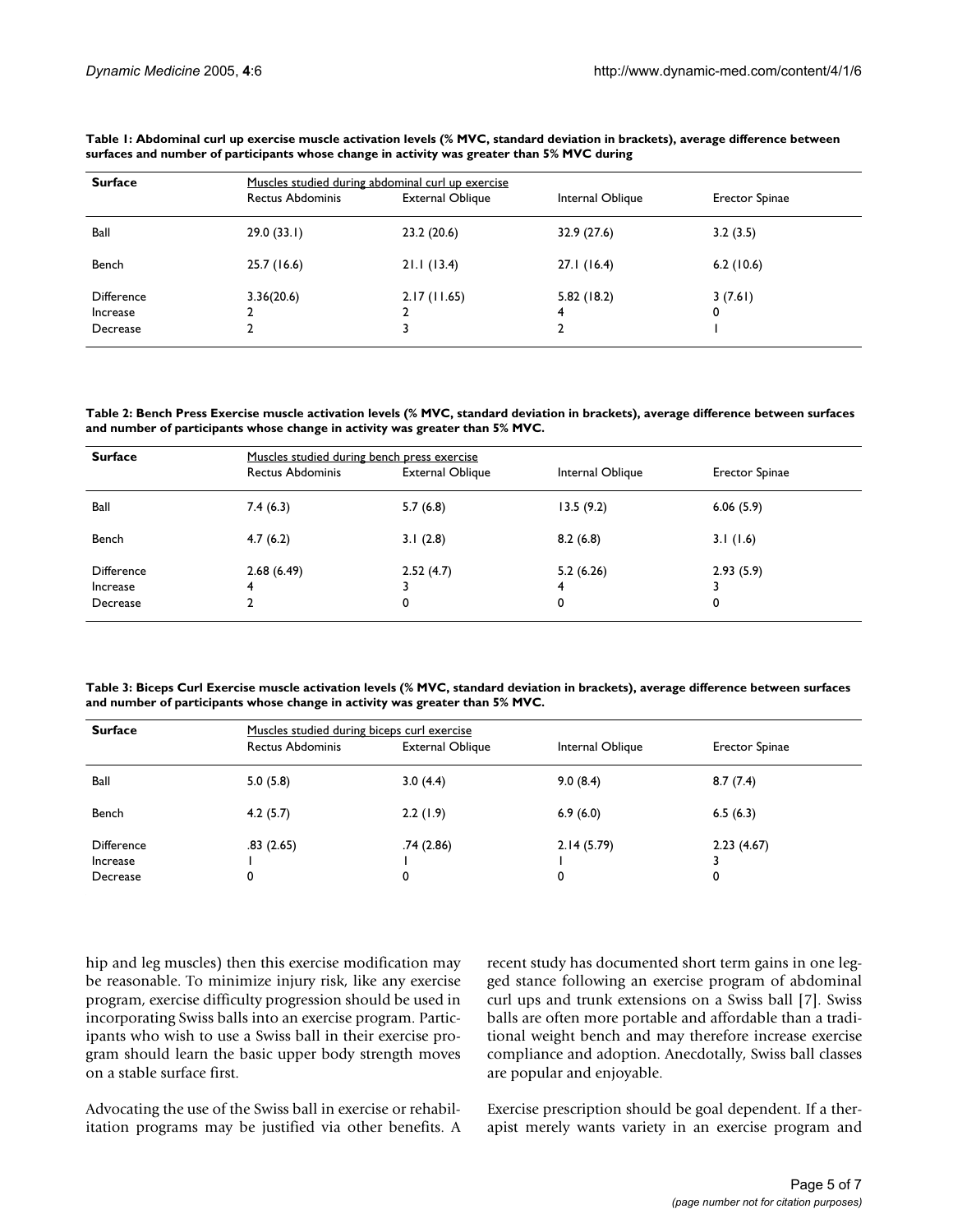| <b>Surface</b>         | Muscles studied during lateral raise exercise |                         |                  |                       |  |
|------------------------|-----------------------------------------------|-------------------------|------------------|-----------------------|--|
|                        | <b>Rectus Abdominis</b>                       | <b>External Oblique</b> | Internal Oblique | <b>Erector Spinae</b> |  |
| Ball                   | 5.2(6.2)                                      | 3.0(3.3)                | 7.8(7.6)         | 3.0(2.0)              |  |
| Bench                  | 5.3(8.5)                                      | 2.0(1.9)                | 6.5(6.1)         | 4.0(4.2)              |  |
| Difference<br>Increase | $-.07(3.21)$                                  | .99(2)                  | 1.23(1.97)       | $-1(4.26)$<br>0       |  |
| Decrease               |                                               | 0                       | 0                |                       |  |

**Table 4: Lateral raise exercise muscle activation levels (% MVC, standard deviation in brackets) average difference between surfaces and number of participants whose change in activity was greater than 5% MVC.**

**Table 5: Shoulder press exercise muscle activation levels (% MVC, standard deviation in brackets) average difference between surfaces and number of participants whose change in activity was greater than 5% MVC.**

| <b>Surface</b>                            | Muscles studied during shoulder press exercise |                         |                  |                    |
|-------------------------------------------|------------------------------------------------|-------------------------|------------------|--------------------|
|                                           | <b>Rectus Abdominis</b>                        | <b>External Oblique</b> | Internal Oblique | Erector Spinae     |
| Ball                                      | 6.01(6.29)                                     | 4.1 $(5.4)$             | 21.7(31.5)       | 3.7(3.3)           |
| Bench                                     | 6.9(9.6)                                       | 3.5(3.6)                | 15.2(15.2)       | 13.4(30.3)         |
| <b>Difference</b><br>Increase<br>Decrease | $-.98(4.29)$<br>0                              | .6(2.59)<br>0           | 6.52(30.23)      | $-1.07(4.62)$<br>0 |

**Table 6: Triceps extension exercise muscle activation levels (% MVC, standard deviation in brackets) average difference between surfaces and number of participants whose change in activity was greater than 5% MVC.**

| Surface                                   | Muscles Studied during triceps extension exercise |                         |                  |                       |
|-------------------------------------------|---------------------------------------------------|-------------------------|------------------|-----------------------|
|                                           | <b>Rectus Abdominis</b>                           | <b>External Oblique</b> | Internal Oblique | <b>Erector Spinae</b> |
| Ball                                      | 4.3(3.6)                                          | 3.7(4.3)                | 13.5(12.5)       | 3.4(3.3)              |
| Bench                                     | 9.8(16.6)                                         | 4.3(4.0)                | 16.3(16.5)       | 3.1(2.0)              |
| <b>Difference</b><br>Increase<br>Decrease | $-5.51(14.04)$<br>0                               | .67(1.91)<br>0          | 2.76(5.8)<br>0   | .31(3.42)<br>0        |

increased exercise compliance and enjoyment then the adoption of a Swiss ball appears reasonable but not justified biomechanically. If the aim of a therapist is to rehabilitate or prevent low back injury then sound biomechanically justified or clinically proven rehabilitation protocols should be advocated. Kavcic et al [6] provides biomechanical support for ground based simple exercises (curl up, side bridge, four point kneeling with leg extension) to adequately train the spinal stabilizers while minimizing the compressive/shear penalty and ensuring adequate spinal stability.

This study is limited to the exercises investigated and weights used. For many of the exercises the weight was not near the maximum load the participant could use. The weight levels were chosen based on the rationale that the same low weight is used during "FitBall" classes geared toward a novice exerciser. Challenging each subject with a greater load may influence trunk muscle activity. Future